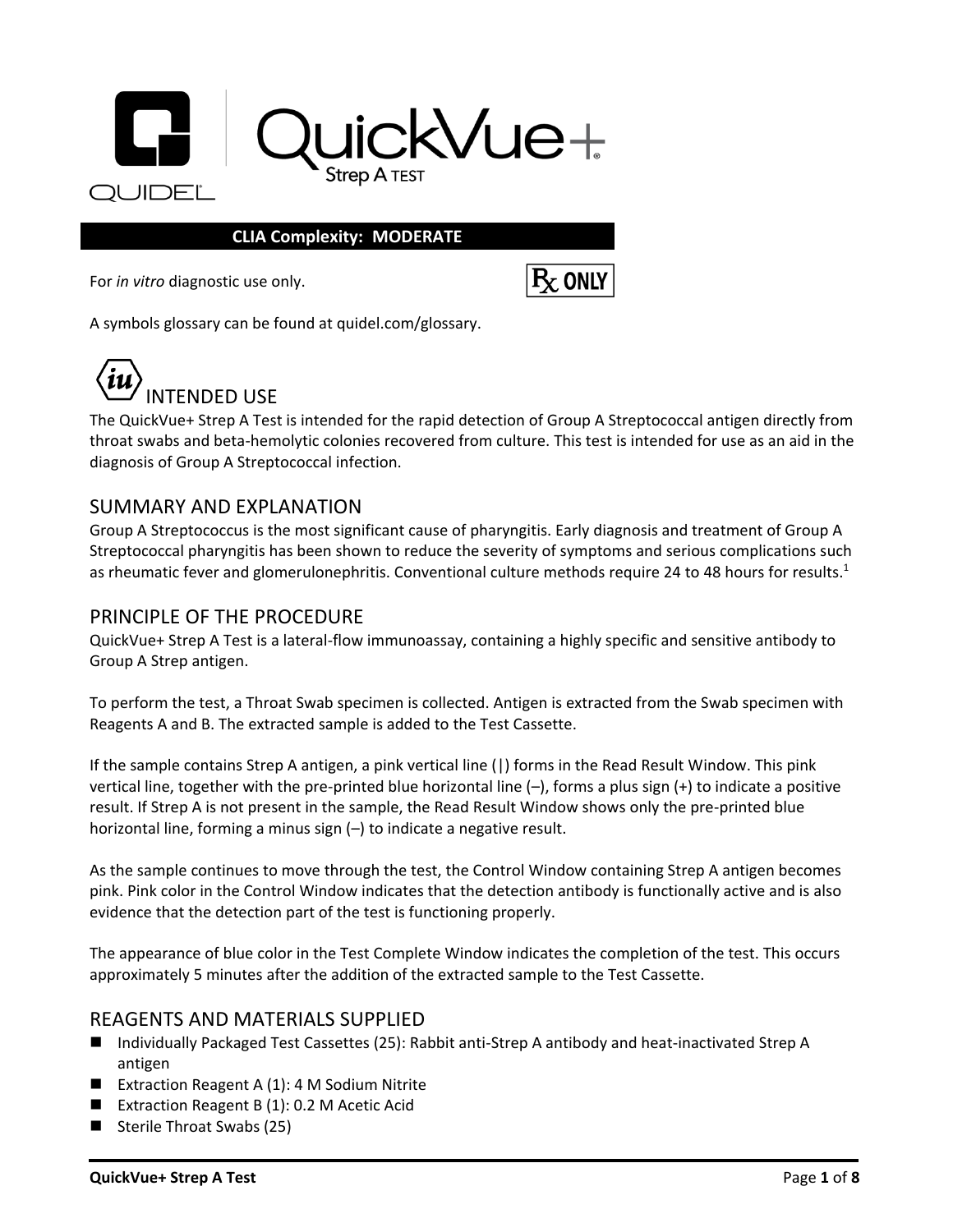- Tubes and Tips (25)
- Positive Control (1): Heat-inactivated Group A Streptococcus, 0.02% sodium azide.
- Negative Control (1): Heat-inactivated Group C Streptococcus, 0.02% sodium azide.
- Package Insert (1)
- Procedure Card (1)

# WARNINGS AND PRECAUTIONS

- For *in vitro* diagnostic use.
- Do not use kit contents after the expiration date printed on the outside of the kit.
- Use appropriate precautions in the collection, storage, handling, and disposal of patient samples and used kit contents.
- Use of Nitrile or Latex gloves is recommended when handling patient samples.<sup>2</sup>
- DO NOT interchange caps among reagents.
- The Test Cassette must remain sealed in the foil pouch until just prior to use.
- Reagent A contains 27.6% sodium nitrite and may be harmful if ingested or absorbed.
- Reagent B contains an acidic solution. If the solution contacts the skin or eye, flush with large volumes of water.
- Do not use Reagent B if solution is green prior to mixing with Reagent A in the Tube. If this occurs, contact Quidel Technical Support.
- To obtain accurate results, you must follow the Package Insert instructions.
- Testing should be performed in an area with adequate ventilation.
- Dispose of containers and unused contents in accordance with Federal, State, and Local regulatory requirements.
- Wear suitable protective clothing, gloves, and eye/face protection when handling the contents of this kit.
- Wash hands thoroughly after handling.
- For additional information on hazard symbols, safety, handling and disposal of the components within this kit, please refer to the Safety Data Sheet (SDS) located at quidel.com.

## KIT STORAGE AND STABILITY

Store kit at room temperature, 59°F to 86°F (15°C to 30°C). Kit contents are stable until the expiration date printed on the outer box. Do not freeze.

# SPECIMEN COLLECTION AND STORAGE

Collect throat swab specimens by standard clinical methods. When swabbing the throat, be careful not to touch the tongue, sides or top of the mouth with the swab. Rub the Swab on the back of the throat, on the tonsils and in any other area where there is redness, inflammation or pus. Bloody specimens can create an interfering background and can cause an invalid result. Consult reference procedures such as the collection method described by Facklam. 3

Use rayon-tip or dacron-tip swabs with plastic shafts; individually packaged sterile rayon-tipped Swabs are provided in the kit. Do not use calcium alginate, cotton-tip or wooden shafted swabs. Swab specimens should be processed as soon as possible after collection. However, Swabs can be stored in a clean, dry, sealable plastic tube or in 1 mL or less liquid media, such as modified Stuart's Transport Media, for up to eight hours at room temperature (15°C to 30°C) or 72 hours refrigerated (2°C to 8°C). Do not use charcoal agar or semi-solid transport media.

If culture results are also desired, lightly streak the Swab on a 5% sheep blood agar plate before using the QuickVue+ Strep A Test. The culture plate must be streaked prior to running the QuickVue+ test, as the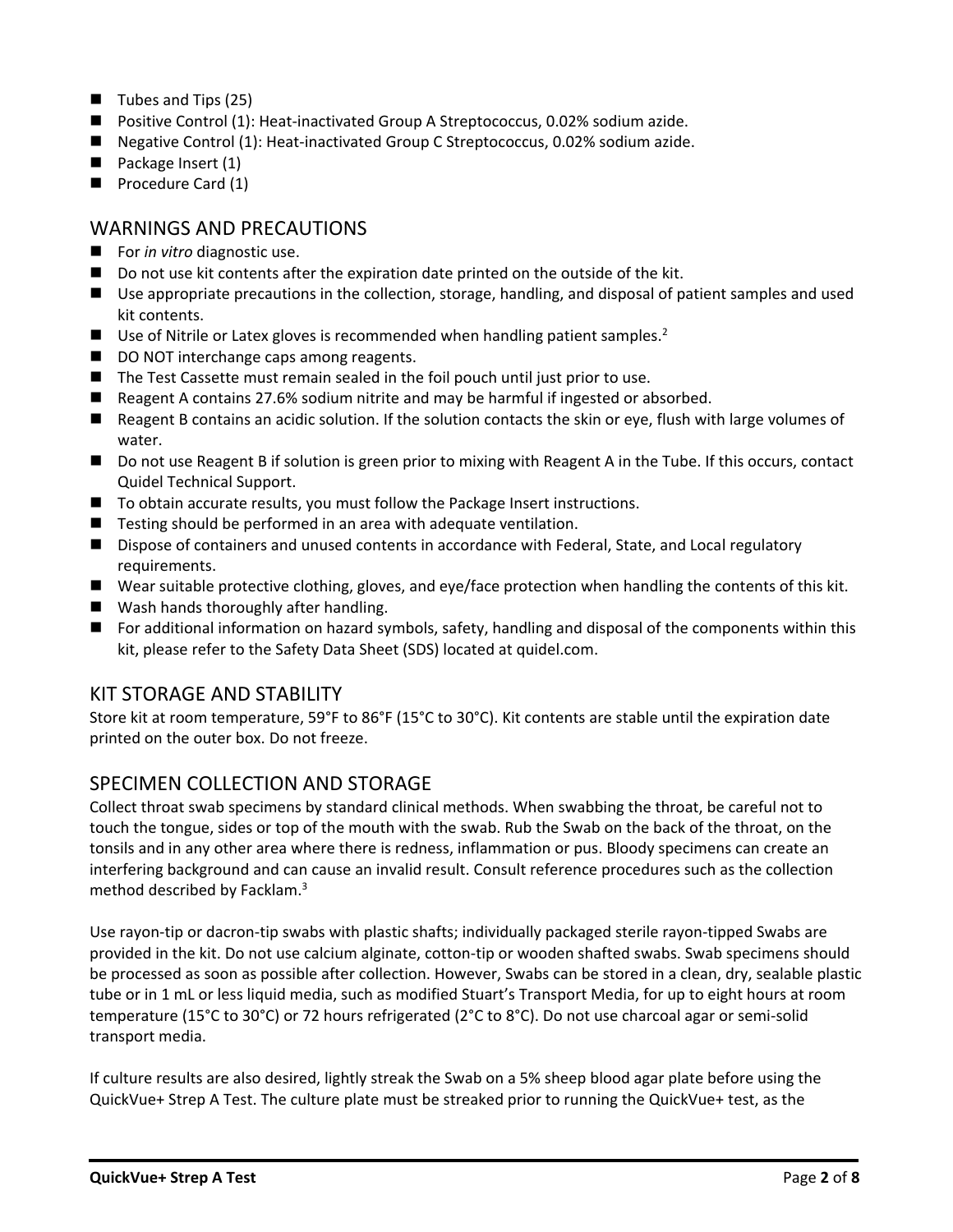reagents will kill the bacteria on the Swab. Throat swab specimens can also be obtained by dual Swabs or by two Swabs taken in sequence for the culture procedure.

# CULTURE CONFIRMATION

The QuickVue+ Strep A Test can be used to confirm the identification of Group A Streptococcus on SBA culture plates. Lightly touch a colony using a sterile swab. Do not sweep the plate. Follow the instructions in the TEST PROCEDURE section to test the sample.

## TEST PROCEDURE

*Important: Gloves should be worn when handling human samples.*

## **BEFORE TESTING:**



- Remove the test Cassette from the foil pouch and place it on a level surface.
- ◼ Put a clean Tube in the Tube Well of the Test Cassette. Squeeze **4 DROPS** of Reagent A and **4 DROPS** of Reagent B into the Tube. The solution should turn green once Reagent B is added. **Note:** when adding drops, hold bottle vertically so that a complete drop forms.
- Immediately place the Throat Swab into the Tube. Mix solution thoroughly by swirling the swab 5 times (or vortex briefly).
- Wait 1 minute.
- Remove the Tube from the Tube Well. Express all liquid from the Swab head by rolling the Swab against the inside of the Tube and **squeezing firmly** as it is withdrawn from the Tube. Discard the Swab.
- Put a clean Tip on the Tube.

## **PERFORM TEST**

- Add 2 DROPS from the Tube to the round Sample Well in the test Cassette.
- For a valid result the test must be read in 10 minutes or less after adding the sample and there must be ANY shade of blue in the Test Complete Window.
- If there is no shade of blue in the Test Complete Window at 10 minutes, the result is invalid.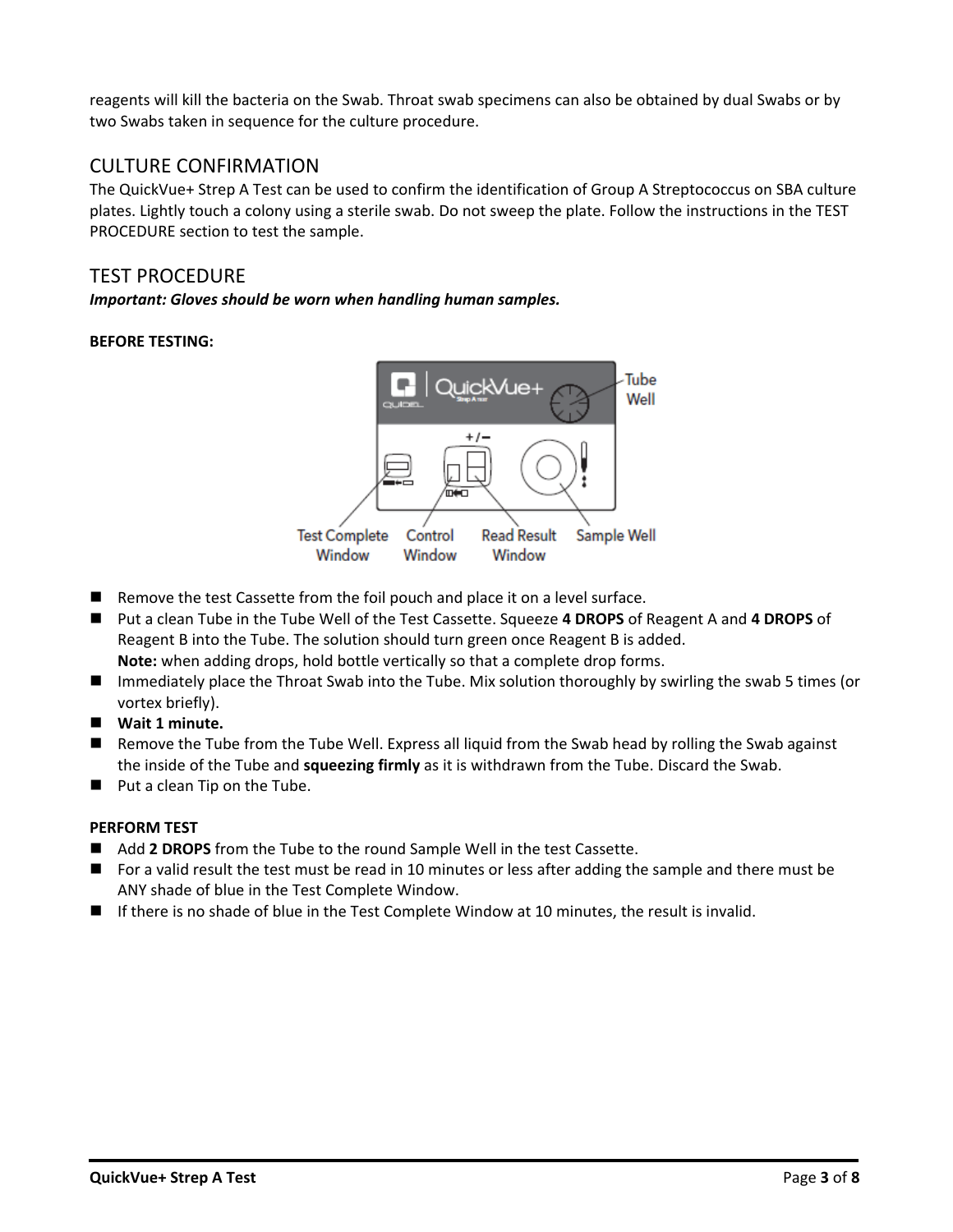## INTERPRETATION OF RESULTS

*Positive Results* **may be read as early as 5 minutes after or as late as 10 minutes after adding the sample.** *Negative Results* **at 5 minutes must be confirmed negative at 10 minutes.**

#### *Positive Result:*

The sample contains Group A Streptococcus antigen when you see:

■ A pink and blue plus sign (+) in the large square Read Result Window along with a pink color in the small square Control Window

**AND**

◼ Any shade of blue color in the Test Complete Window

*Note: the combination of any shade of a pink vertical line in the Read Result Window and any blue shade in the Complete Result Window should be interpreted as a positive result.* 

#### *Negative Result:*

*Invalid Result:*

The sample does not contain Group A Streptococcus antigen when you see the following, **10 minutes** after adding the sample:

- $\blacksquare$  A blue minus sign  $(-)$  in the large square Read Result Window along with a pink color in the small square Control Window
	- **AND**
- Any shade of blue color in the Test Complete Window

*Note: A negative QuickVue+ result indicates a presumptive negative test result for the presence of Group A Streptococcal antigen.*

| ,,,,,,,,,,,,,,,,,,                                                                 |
|------------------------------------------------------------------------------------|
| The result is invalid if:                                                          |
| $\blacksquare$ At 10 minutes, no shade of blue appears in the Test Complete Window |
| OR                                                                                 |
| No pink color appears in the Control Window by 10 minutes                          |
|                                                                                    |

■ Background color in the Read Result Window interferes with test interpretation at 10 minutes

*Note: In the case of an invalid result, a new patient sample should be tested using a new QuickVue+ Strep A Test, or contact Quidel Technical Support.*

#### QC TESTING PROCEDURE

- Follow the instructions in the TEST PROCEDURE to dispense the Extraction Reagents into the tube.
- Vigorously mix the Control Bottles. Add 1 drop of the Negative **or** Positive Control into the tube.
- Place a clean Swab into the Tube and follow the instructions for testing the patient Swab.



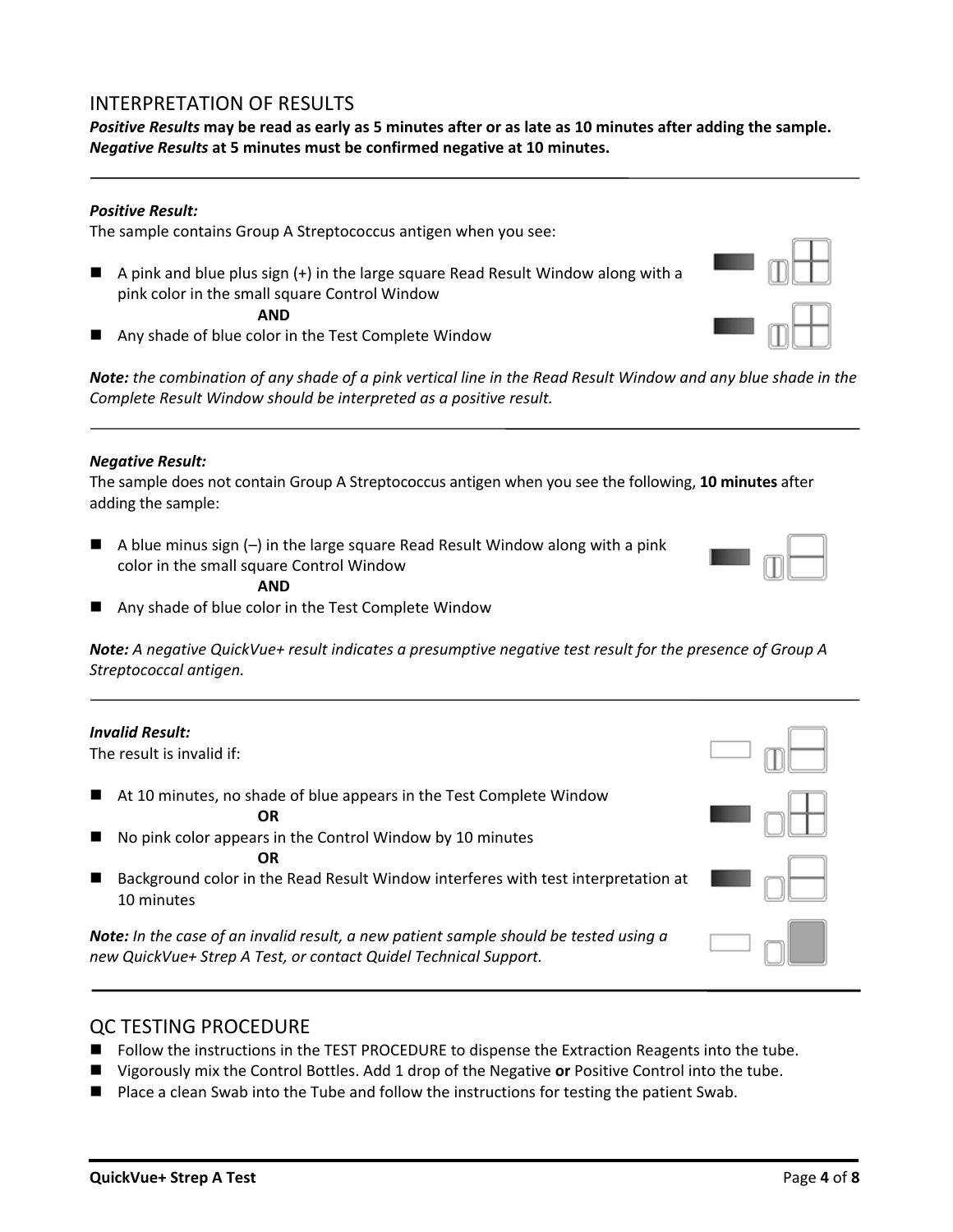# QUALITY CONTROL

## *Built-in Control Features*

The QuickVue+ Strep A Test provides three levels of internal procedural controls with each test run. For daily quality control, Quidel recommends documenting that these internal controls were checked for the first sample tested each day.

*Built-in Extraction Reagent Control:* The color of the Extraction Reagent changes from clear to green as the reagents are mixed together. The color change is an internal extraction reagent control and is an indication that the reagents were mixed and functioning properly.

*Built-in Positive Antigen Control:* Pink color in the Control Window serves as a built-in positive antigen control. The appearance of this control indicates that the detection antibody is functionally active and is also evidence that the detection part of the test is functioning properly.

*Built-in Negative Background Control:* The background area in the Read Result Window should be white to light pink within 10 minutes and not interfere with the reading of the result. A lack of interfering background serves as a built-in negative background control, indicating that there are no immunological interfering substances in the sample.

# *External Quality Control Testing*

External controls are provided and may also be used to ensure that the reagents are performing properly and that you are able to correctly perform the test procedure. You may also use controls derived from ATCC strain 19615. Some commercial controls may contain interfering additives and are not recommended for use in the QuickVue+ test.

Positive and Negative Controls can be run with each shipment of a new kit lot number, and as otherwise required by your laboratory's standard quality control procedures.

## LIMITATIONS

- The contents of this kit are for use in the qualitative detection of Group A Streptococcal antigen from throat swabs and culture colonies only.
- Respiratory infections, including pharyngitis, can be caused by Streptococcus from serogroups other than Group A as well as other pathogens. The QuickVue+ test will not differentiate asymptomatic carriers of Group A Streptococcus from those exhibiting Group A Streptococcal infection.
- In rare cases, test specimens heavily colonized with *Staphylococcus aureus* can yield false positive results.
- Test results must always be evaluated with other data available to the physician. A negative test result might occur if the level of extracted antigen in a sample is below the detection level of the test. Additional follow-up testing using the culture method is recommended if the QuickVue+ test result is negative.<sup>4</sup>

## EXPECTED VALUES

Group A Streptococci cause about 19% of all upper respiratory tract infections. Streptococcal pharyngitis is seasonal in nature with the highest prevalence found during the winter and early spring. The highest incidence of this disease is found in crowded populations such as military bases and in school-aged children, and is evenly distributed between males and females.<sup>5</sup>

# PERFORMANCE CHARACTERISTICS

## *Clinical Sensitivity and Specificity*

A multi-center evaluation of the QuickVue+ Strep A Test was conducted to determine the clinical performance of the test relative to standard sheep blood agar (SBA) culture techniques. Throat swab specimens were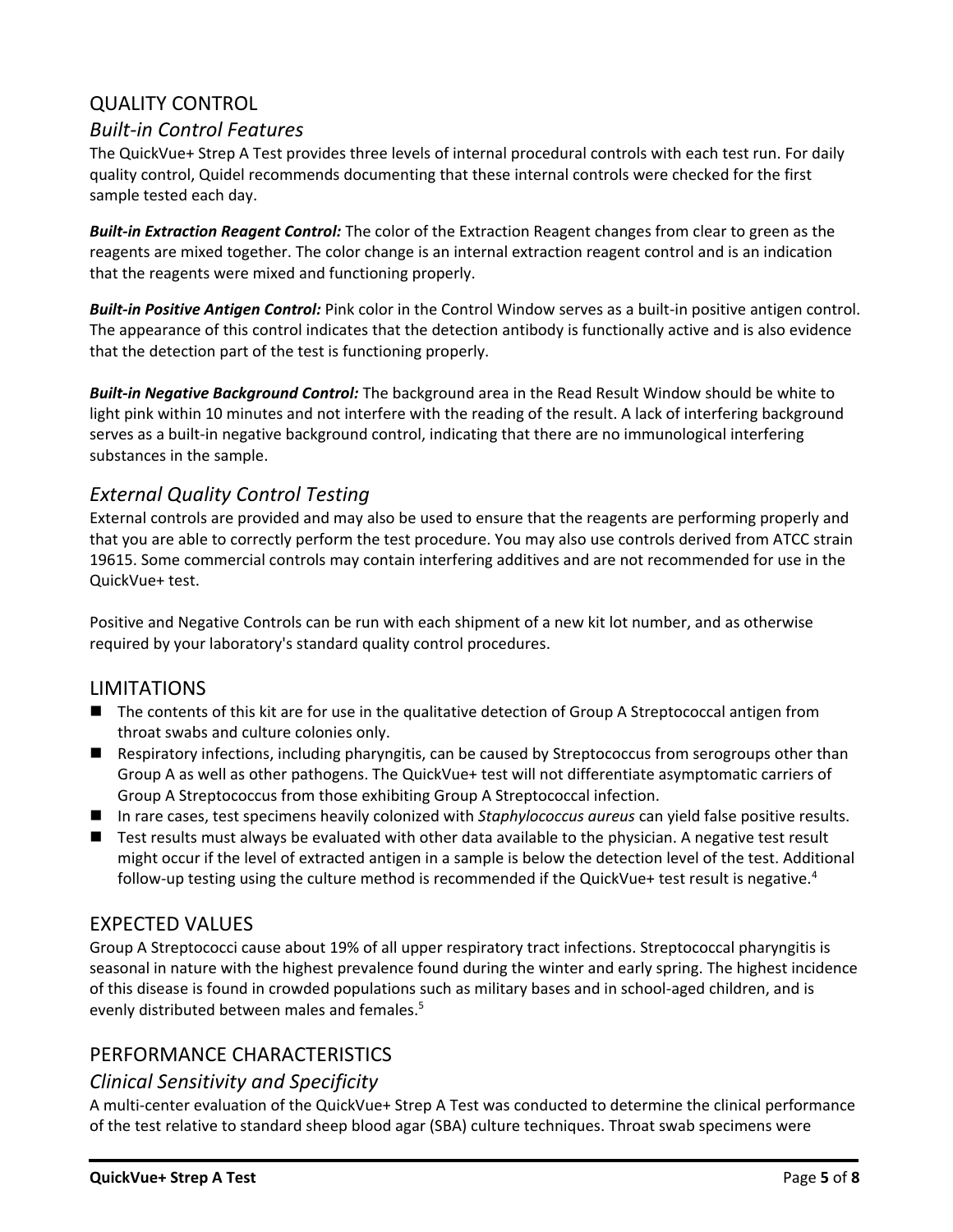collected from patients presenting with pharyngitis. Prior to performance of the QuickVue+ test, each swab specimen was inoculated onto a SBA culture plate containing a bacitracin disk and incubated at 37°C anaerobically for 24-48 hours for evaluation. All cultures were confirmed for the presence of Group A Streptococcus using commercial latex agglutination assays.

Of the seven hundred nineteen (719) specimens that were found negative by SBA culture, seven hundred and seven (707) were also negative by the QuickVue+ test. Similarly, of the one hundred fourteen (114) specimens that were confirmed SBA culture positive, one hundred and eight (108) were also positive by the QuickVue+ test. The QuickVue+ test correctly identified 100% (5/5) of the 1+ cultures; 95% (20/21) of the 2+ cultures; 100% (31/31) of the 3+ cultures; and 98% (52/53) of the 4+ cultures. The 4 culture positive specimens with less than 10 colonies (rares) were not positive by the QuickVue+ test. Based on this data, **specificity was 98%** and **sensitivity was 95%** for the QuickVue+ test. 95% confidence intervals were calculated to be 97% to 99% and 91% to 99% for specificity and sensitivity, respectively. **Overall agreement between SBA culture and QuickVue+ Strep A was 98%** (815/833).

In addition, the QuickVue+ Strep A Test was used to confirm the identification of Group A Streptococcus on SBA culture plates. As a culture confirmation, the QuickVue+ test was 100% sensitive and 100% specific.

# *Physician's Office Laboratory (POL) Studies*

An additional evaluation of the QuickVue+ test was conducted at three physicians' offices using a panel of coded samples. Testing was performed by physician's office personnel with diverse educational backgrounds and work experience. The panel contained negative, low positive and moderate positive samples. Each sample level was tested in sets of five at each site over a period of 3 days.

The results obtained at each site ranged from 97% to 100% agreement with the expected results. No significant differences were observed within run, between runs or between sites.

# *Cross-Reactivity*

Cross-reactivity studies with 53 microorganism strains other than Group A Streptococcus have been performed at levels exceeding 10<sup>7</sup> and produced negative results in the QuickVue+ test.

# **ASSISTANCE**

If you have any questions regarding the use of this product or to report a problem, please contact Quidel Technical Support at 1.800.874.1517 (in the U.S.) or [technicalsupport@quidel.com.](mailto:technicalsupport@quidel.com) If outside the U.S., further information can be obtained from your distributor, or directly from Quidel at one of the numbers listed below. Reference quidel.com to see more options for Support.

| Country                                    | Phone                    | <b>E Mail Address</b>           |
|--------------------------------------------|--------------------------|---------------------------------|
| Europe, Middle East and Africa             | +353 (91) 412 474 (main) | emeatechnicalsupport@quidel.com |
|                                            | 1800 200441 (toll free)  |                                 |
| Austria                                    | +43 316 231239           |                                 |
| Belgium                                    | +32 (2) 793 0180         |                                 |
| France                                     | 0 (805) 371674           |                                 |
| Germany                                    | +49 (0) 7154 1593912     |                                 |
| <b>Netherlands</b>                         | 0 800 0224198            |                                 |
| Switzerland                                | 0 800 554864             |                                 |
| United Kingdom                             | 08003688248              |                                 |
| Ireland                                    | +353 (91) 412 474        |                                 |
| Italy                                      | +39 (800) 620 549        |                                 |
| North America, Asia-Pacific, Latin America | 858.552.1100             | technicalsupport@quidel.com     |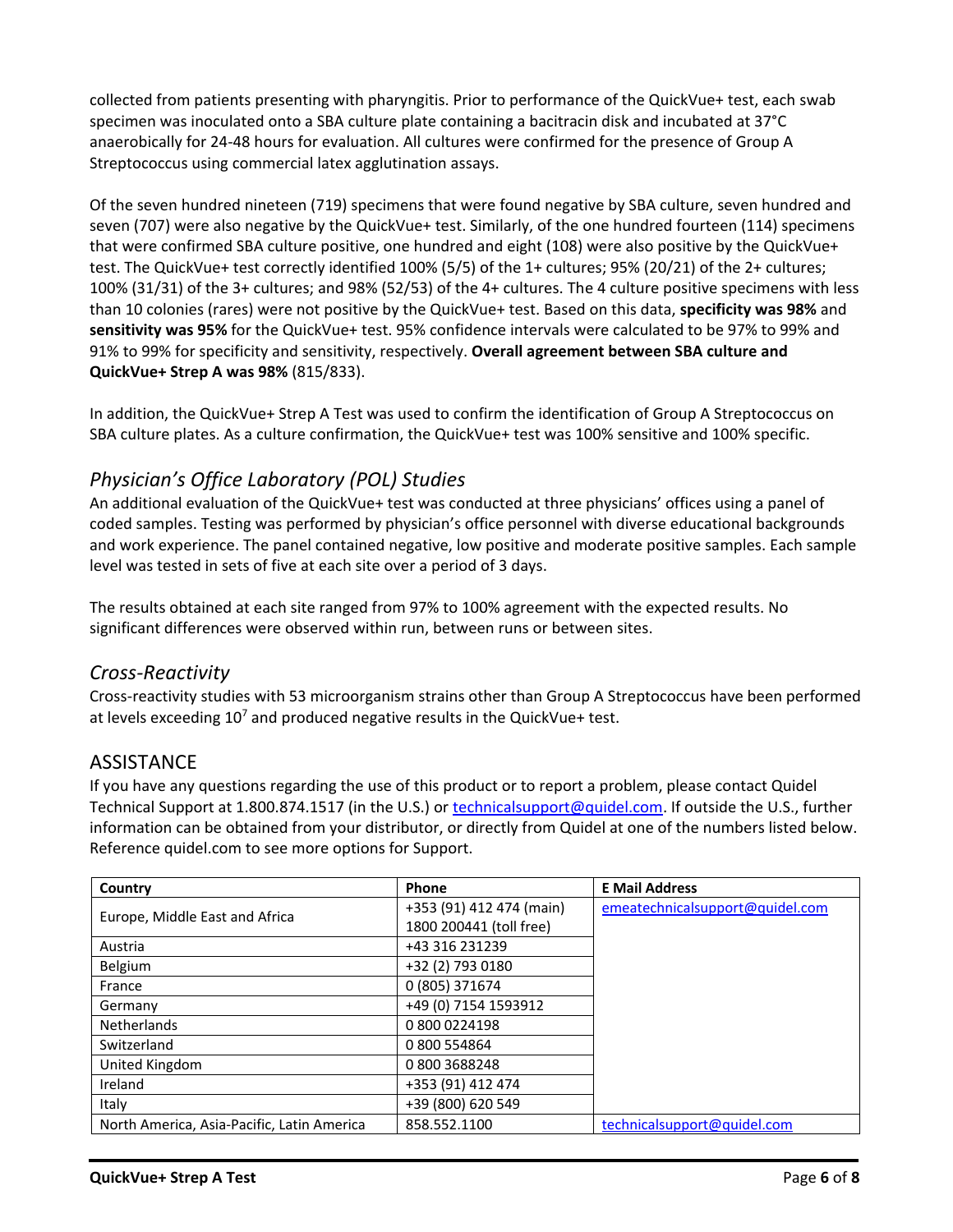| Country | <b>Phone</b>             | <b>E Mail Address</b>            |
|---------|--------------------------|----------------------------------|
| Canada  | 437.266.1704 (main)      | technicalsupport@quidel.com      |
|         | 888.415.8764 (toll free) |                                  |
| China   | 0400 920 9366 or         | chinatechnicalservice@quidel.com |
|         | +86 021 3217 8300        |                                  |

## REFERENCES

- 1. Ruoff, K. Streptococcus. In: Manual of Clinical Microbiology, Murray, PR ed. 6th Edition, 1995, 23: 301.
- 2. Biosafety in Mircrobiological and Biomedical Laboratories, 4<sup>th</sup> Edition. U.S. Department of Health and Human Services, CDC, NIH, Washington, D.C. (1999).
- 3. Facklam, R.R. and Washington II, J.A. Streptococcus and Related Catalase-Negative Gram-Positive Cocci. In: Manual of Clinical Microbiology, Balows, A ed. 5th Edition, 1991, 29: 241.
- 4. American Academy of Pediatrics. Group A Streptococcal Infections. In: 1994 Redbook: Report of the Committee on Infectious Diseases. Peter, G. ed. 23rd Edition, Elk Grove, IL, 1994, p 433.
- 5. Wannamaker, L.W. New England Journal of Medicine, 1970, 282: 23-31.



20122 – QuickVue+ Strep A 25 Test Kit 20122IN – QuickVue+ Strep A 25 Test Kit 20122SC -QuickVue+ Strep A 25 Test Kit



# $\epsilon$



MDSS GmBH Schiffgraben 41 30175 Hannover, Germany



**Quidel Corporation** 10165 McKellar Court San Diego, CA 92121 USA **quidel.com**

**Swab**



MDD 93/42/EEC

|--|--|

Emergo Europe Prinsessegracht 20, 2514 AP The Hague, The Netherlands



Puritan Medical Products Company LLC 31 School Street Guilford, Maine 04443-0149

**1048707EN00 (02/22)**